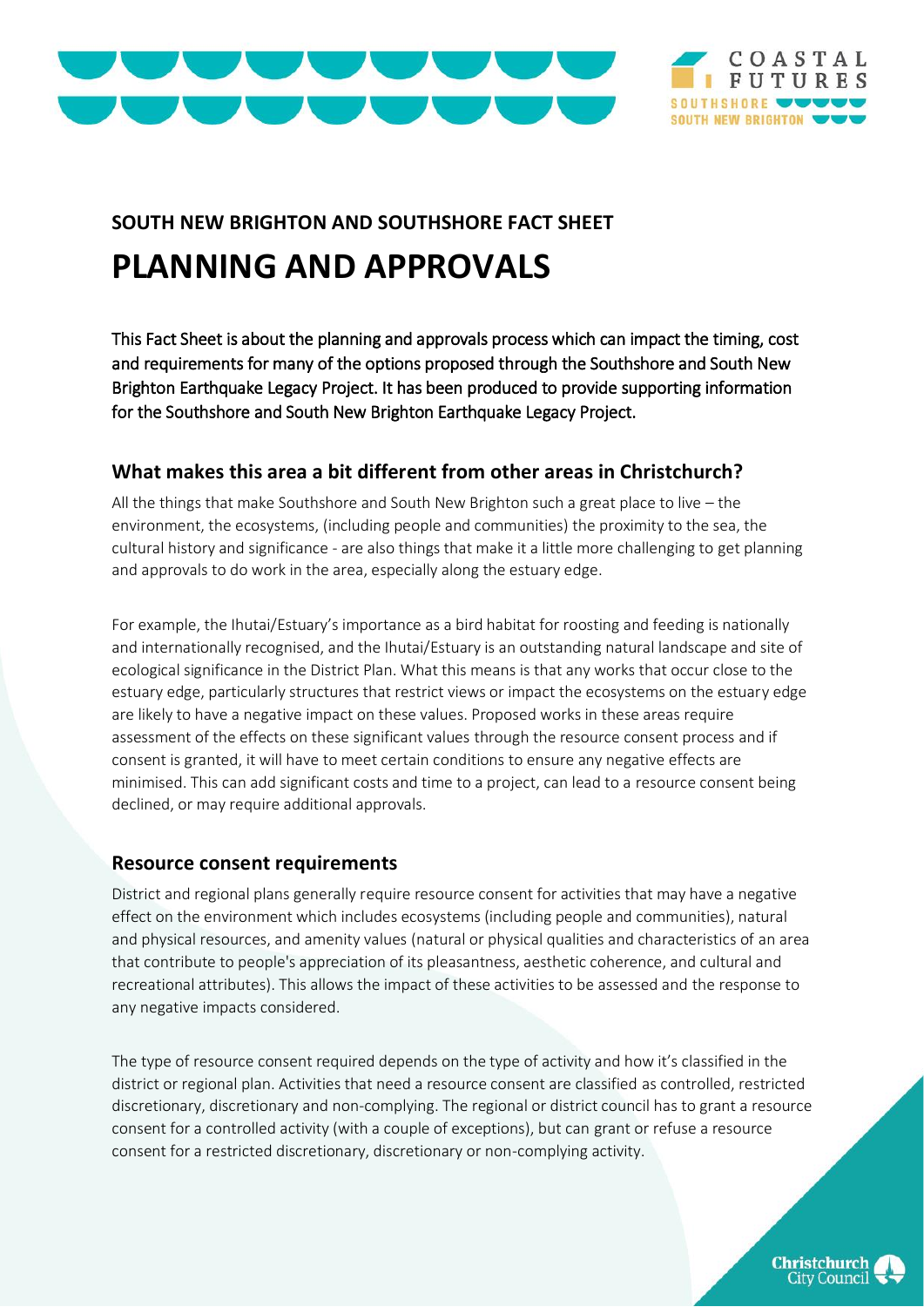

#### **How councils assess a resource consent**

When councils assess any consent application they need to consider the extent of the negative effects, whether they are avoided, remedied or mitigated, and any relevant policy or legislative direction which in some instances outlines what you can and can't do in certain areas.

Where the likely effects are known, resource consents can be more straightforward and focussed on ensuring processes are followed and negative effects are minimised.

For activities where the potential negative effects are great or uncertain a more thorough assessment is required.

- This generally requires a large amount of supporting information and assessments to be prepared in advance, when the detailed design of the project is well underway. It can take a longer time to prepare this supporting information (i.e. 6-8 months for large and complex infrastructure projects).
- The application is generally publicly notified (this means the application is advertised in the newspaper and any people can make submissions) if the negative effects are likely to be more than minor. If submissions are received a hearing is held and the councils will make a decision on the application which may include conditions or could be declined.
- Notified consent applications take around 4-6months to process depending on the complexity, significance and the number of affected or interested parties involved.

#### **Policy and legislative direction**

There are a number of legislative and policy documents which relate to the estuary edge of Southshore and South New Brighton and provide direction about the types of activities and use of land that is anticipated for the area. A few key documents are outlined below:

The New Zealand Coastal Policy Statement is a key consideration for managing the environment in or near the coast. This promotes, amongst other matters:

- Locating new development away from areas prone to coastal hazard risk (areas at risk from coastal inundation or erosion over the next 100 years), and considering a range of options for reducing risk from coastal hazards in areas of existing development;
- Reducing reliance on hard protection structures (such as bunds, walls, gabions etc.) due to the potential negative impacts on natural processes, ecosystems, public access, amenity and future social cost to maintain over time;



OASTAL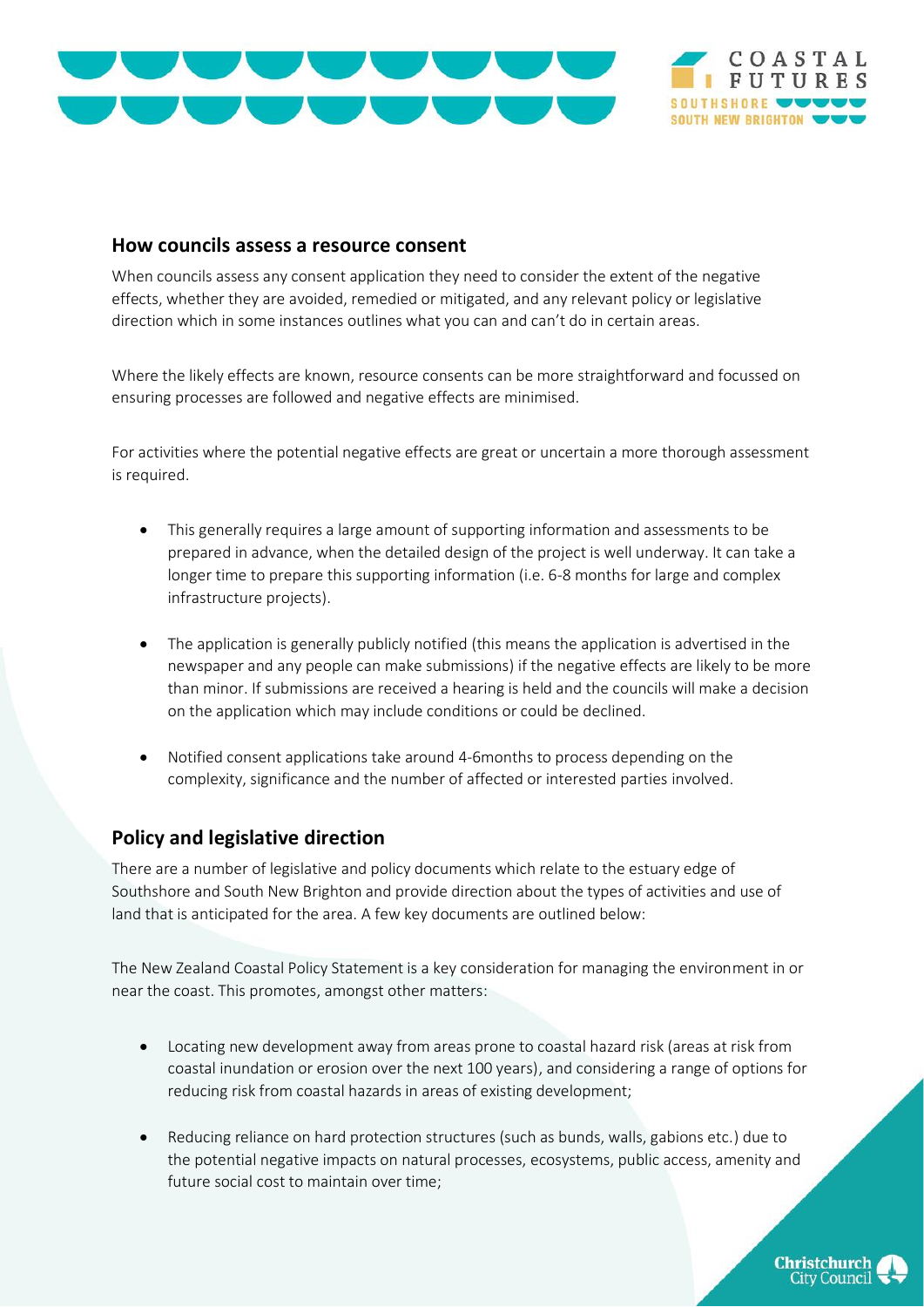



- Protecting or restoring natural defences to coastal hazards (for example maintaining or restoring sloping beaches, saltmarsh and other vegetation on the land near the coast to reduce wave impact and intensity, and provide a buffer between the coastline and any development);
- Safeguarding the integrity, form, functioning and resilience of the coastal environment including its ecosystems;
- Preserving the natural character of the coastal environment by protecting natural features and landscape values; and
- Maintaining and enhancing public open space qualities and recreation opportunities of the coastal environment.

The [South Brighton Reserves Management Plan](https://www.ccc.govt.nz/assets/Documents/The-Council/Plans-Strategies-Policies-Bylaws/Plans/Park-management-plans/SouthNewBrightonReservesManagementPlan.pdf) outlines how the three South Brighton Reserves along the estuary edge will be managed. This includes a number of aims focusing on ecological, cultural and landscape values, natural defences of the estuary edge to improve resilience to the effects of climate change and erosion, and recreation activities.

## **Other considerations and approvals**

There are other requirements which impact the timeframes and cost of works such as Archaeological Authorities. An Archaeological Authority is an approval from Heritage New Zealand Pouhere Taonga for activities to occur at an archaeological site. It sets out how any discovery of artefacts is to be dealt with, as well as sometimes permitting modification or destruction of a site. These are often required when we do any earthworks (any filling, excavation, disturbance of, deposition on or change to the profile of, the land of a site) where there is a change of discovering archaeological material. If any pre-1900 artefacts are discovered, this can cause significantly delays.

Areas which are culturally significant require consideration of the effects of any earthquake legacy works on Ngāi Tahu values as well as engagement with mana whenua. The Ihutai Estuary is a Statutory Acknowledgement Area, which means it is of particular cultural, spiritual, historic and traditional association to Ngāi Tahu whilst, the whole of Te Karoro Karoro / the Brighton Spit is identified as a landscape of significance to Ngāi Tahu in the District Plan. The locality is also known to be an area of historic settlement and there are known archaeological sites of Maori origin.

Parts of the estuary edge also provide a habitat for native lizards. Works in certain areas will require a lizard survey to be undertaken (which can only be done when they are moving around, so it can't be started until Spring). If the area is identified as a lizard habitat, a wildlife permit would be required from the Department of Conservation. All of this would need to be completed as part of the supporting information for a consent application.

When it comes to the timing of when works can occur, we also need to consider the bird nesting season. This does depend a bit on where the works are happening, but in certain areas it